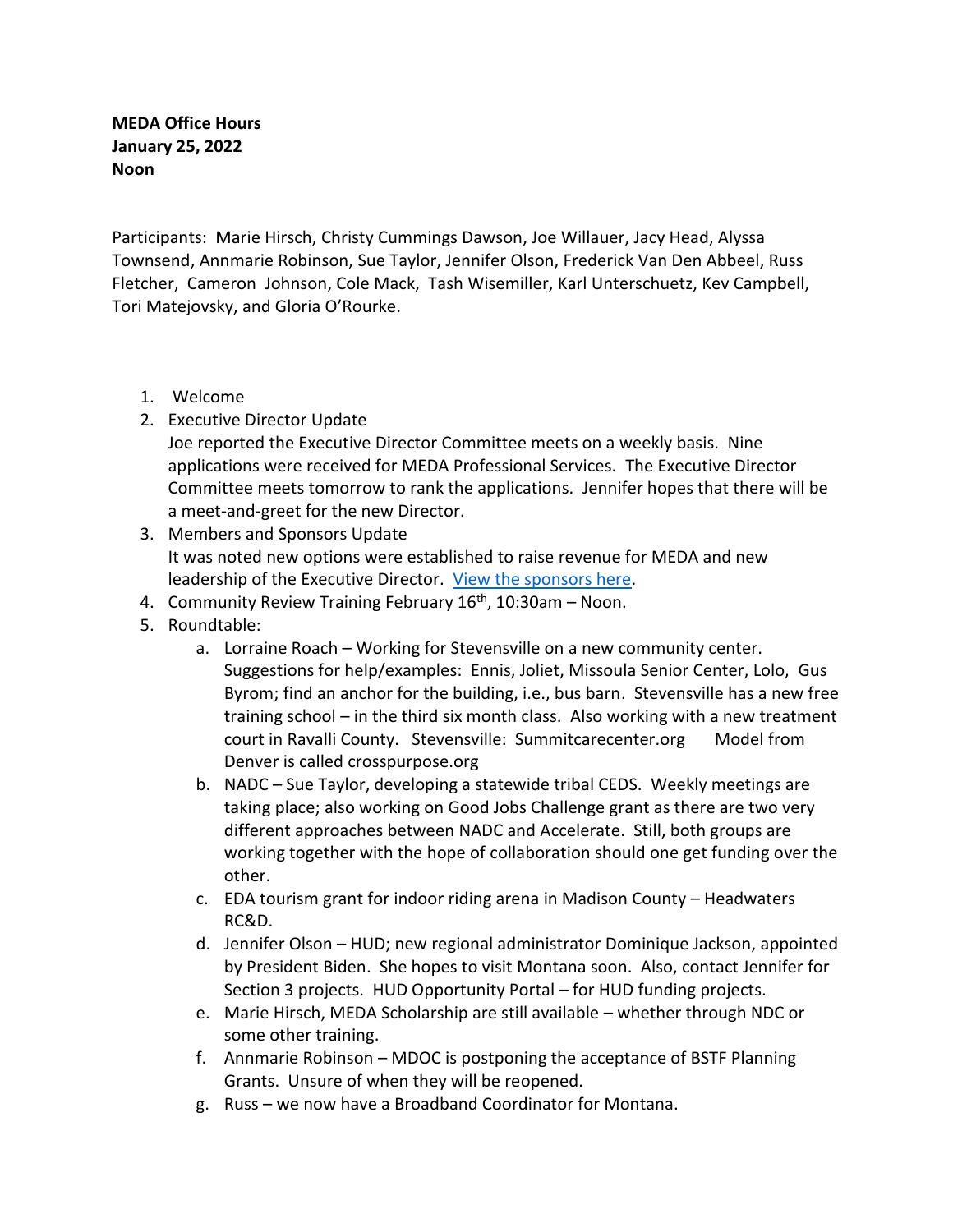- h. Fredrick Van Den Abbeel reported on Move Buddah Report in which Montana ranked highest on incoming folks per-capita and this includes those moving out. Also, Miles City is getting a new wind farm. Fredrick noted not all attraction projects have a workforce demand; not always a labor component.
- i. Karl Unterschuetz Accelerate MT exploring a statewide capital survey to identify clearly the needs for funding. It will also explore what existing funds are available. Is there a market here for investors? Data will be available.
- j. Jacy Head conducting a housing study today. Beartooth is wrapping up a lot of projects and looking at a business park for Stillwater County.
- k. Tash Wisemiller starting up CARES Act fund projects; about to announce another round of Main Street Grants. Also working on historic preservation projects that the Legislature approved. February 28<sup>th</sup> is the next deadline for historic preservation projects. Downtown Conference April 6, 7, 8 – in Billings. Two national speakers are coming!

## Chat:

- Missoula Senior Center<http://www.themissoulaseniorcenter.org/>
- Registration Link for Community Review Training February 16th, 10:30am Noon Join Zoom Meeting <https://zoom.us/j/97584388809?pwd=OGQwUmpmMkIrOGxNWXAzbTdOZldwQT09>
- \$150,000 Lowe's grant helps Sunburst, Montana with community center

"I had found out in August that the little town that I had grown up in  $-$  Sunburst, Montana – submitted an application, unbeknownst to me," said Bill Boltz, executive vice president of merchandise for Lowe's.

[https://matr.net/news/150000-lowes-grant-helps-sunburst-montana-with-community](https://matr.net/news/150000-lowes-grant-helps-sunburst-montana-with-community-center/)[center/](https://matr.net/news/150000-lowes-grant-helps-sunburst-montana-with-community-center/)

- Search of Community Center on MATR: <https://matr.net/?s=%22community+center%22>
- Great news! Montana latest state to build broadband coverage map

The same company that helped Georgia and Alabama build their statewide broadband maps has contracted with the State of Montana to create its own map, Gov. Greg Gianforte announced on Monday. [https://matr.net/news/montana-latest-state-to](https://matr.net/news/montana-latest-state-to-build-broadband-coverage-map/)[build-broadband-coverage-map/](https://matr.net/news/montana-latest-state-to-build-broadband-coverage-map/)

• Unsettled State: The move Buddha 2021 Migration Report – How does Montana rate?